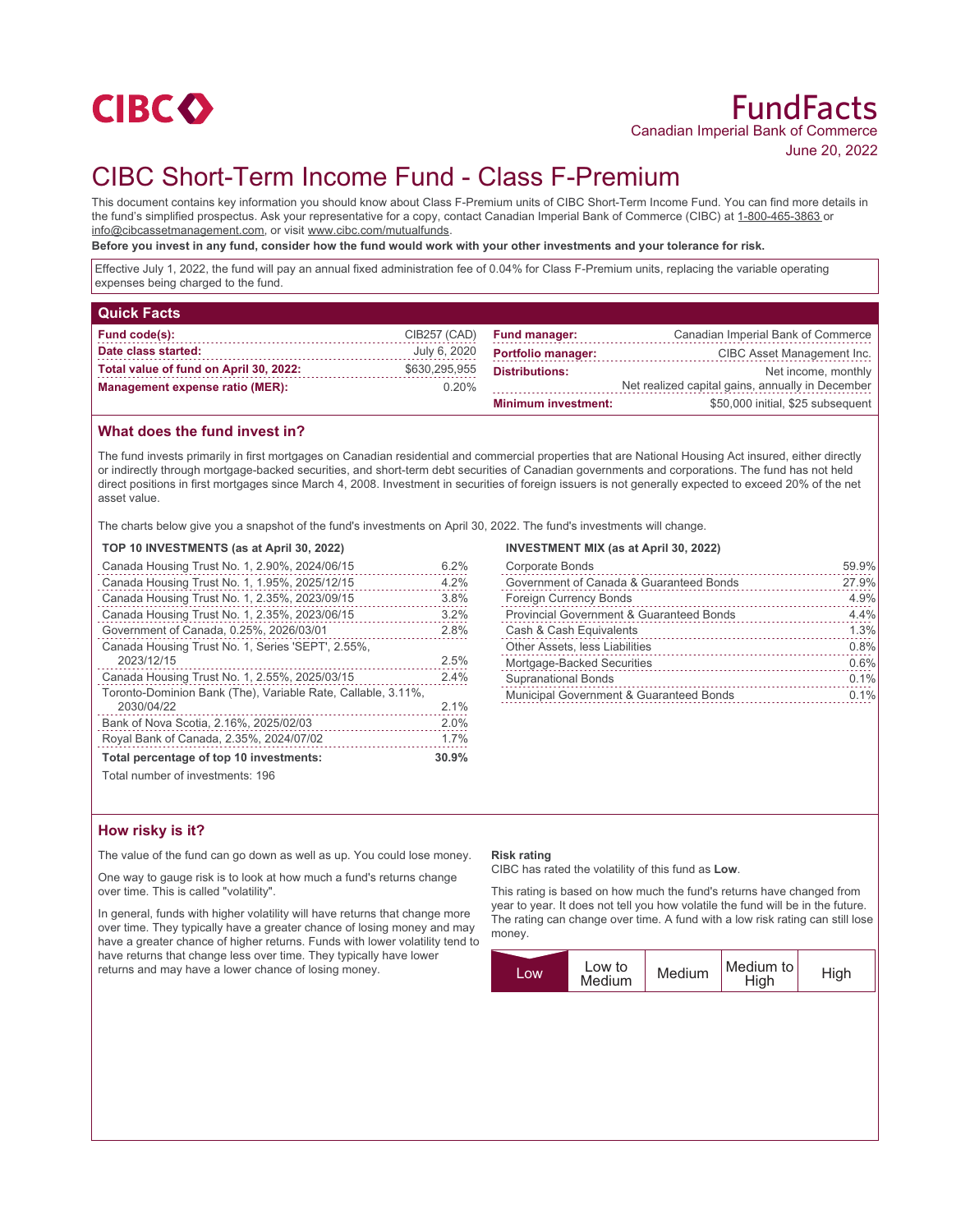## **FundFacts**

For more information about the risk rating, refer to *Investment Risk Classification Methodology* under *Specific Information About Each of the Mutual Funds Described in this Document* in the fund's simplified prospectus. For more information about specific risks that can affect the fund's returns, refer to the simplified prospectus under the section *What are the Risks of Investing in the Fund?* for the fund.

#### **No guarantees**

Like most mutual funds, this fund does not have any guarantees. You may not get back the amount of money you invest.

## **How has the fund performed?**

This section tells you how Class F-Premium units of the fund have performed over the past year. Returns are after expenses have been deducted. These expenses reduce the fund's returns.

#### **YEAR-BY-YEAR RETURNS**

This chart shows how Class F-Premium units of the fund performed in the past calendar year. The range of returns and change from year to year can help you assess how risky the fund has been in the past. It does not tell you how the fund will perform in the future.



#### **BEST AND WORST 3-MONTH RETURNS**

This table shows the best and worst returns for Class F-Premium units of the fund in a 3-month period over the past calendar year. The best and worst 3-month returns could be higher or lower in the future. Consider how much of a loss you could afford to take in a short period of time.

|                    |          | Return 3 months ending | If you invested \$1,000 at the beginning of the period |
|--------------------|----------|------------------------|--------------------------------------------------------|
| <b>Best return</b> |          | $0.3\%$   May 31, 2021 | Your investment would rise to \$1,003                  |
| Worst return       | $-1.3\%$ | October 31, 2021       | Your investment would drop to \$987                    |

#### **AVERAGE RETURN**

The annual compounded return of Class F-Premium units of the fund since July 6, 2020 was -3.1%. If you had invested \$1,000 in the fund on July 6, 2020, your investment would be worth \$945 as at April 30, 2022.

| Who is this fund for?                                                                                                         | A word about tax                                                                                                                                                                                                                                                                                     |
|-------------------------------------------------------------------------------------------------------------------------------|------------------------------------------------------------------------------------------------------------------------------------------------------------------------------------------------------------------------------------------------------------------------------------------------------|
| Investors who:<br>• are seeking a reasonably consistent level of income; and<br>• are investing for the short to medium term. | In general, you will have to pay income tax on any money you make on a<br>fund. How much you pay depends on the tax laws where you live and<br>whether or not you hold the fund in a registered plan such as a<br>Registered Retirement Savings Plan (RRSP) or a Tax-Free Savings<br>Account (TFSA). |
|                                                                                                                               | Keep in mind that if you hold your fund in a non-registered plan, fund<br>distributions are included in your taxable income, whether you receive<br>them in cash or have them reinvested.                                                                                                            |

## **How much does it cost?**

The following tables show the fees and expenses you could pay to buy, own, and sell Class F-Premium units of the fund. The fees and expenses including any commissions - can vary among classes of a fund and among funds. Higher commissions can influence representatives to recommend one investment over another. Ask about other funds and investments that may be suitable for you at a lower cost.

We automatically convert eligible investors from Class F units into the Class F-Premium units of the Fund which will provide these investors with a management fee decrease on their eligible account holdings. If you no longer meet the minimum investment amount for Class F-Premium units, we may convert your investment into Class F units of the Fund, which has a higher management fee. Please see *Purchases, Switches and Redemptions* in the Fund's simplified prospectus and speak to your investment advisor for additional details.

## **1. SALES CHARGES**

There are no sales charges payable when you buy, switch, or sell Class F-Premium units of the fund.